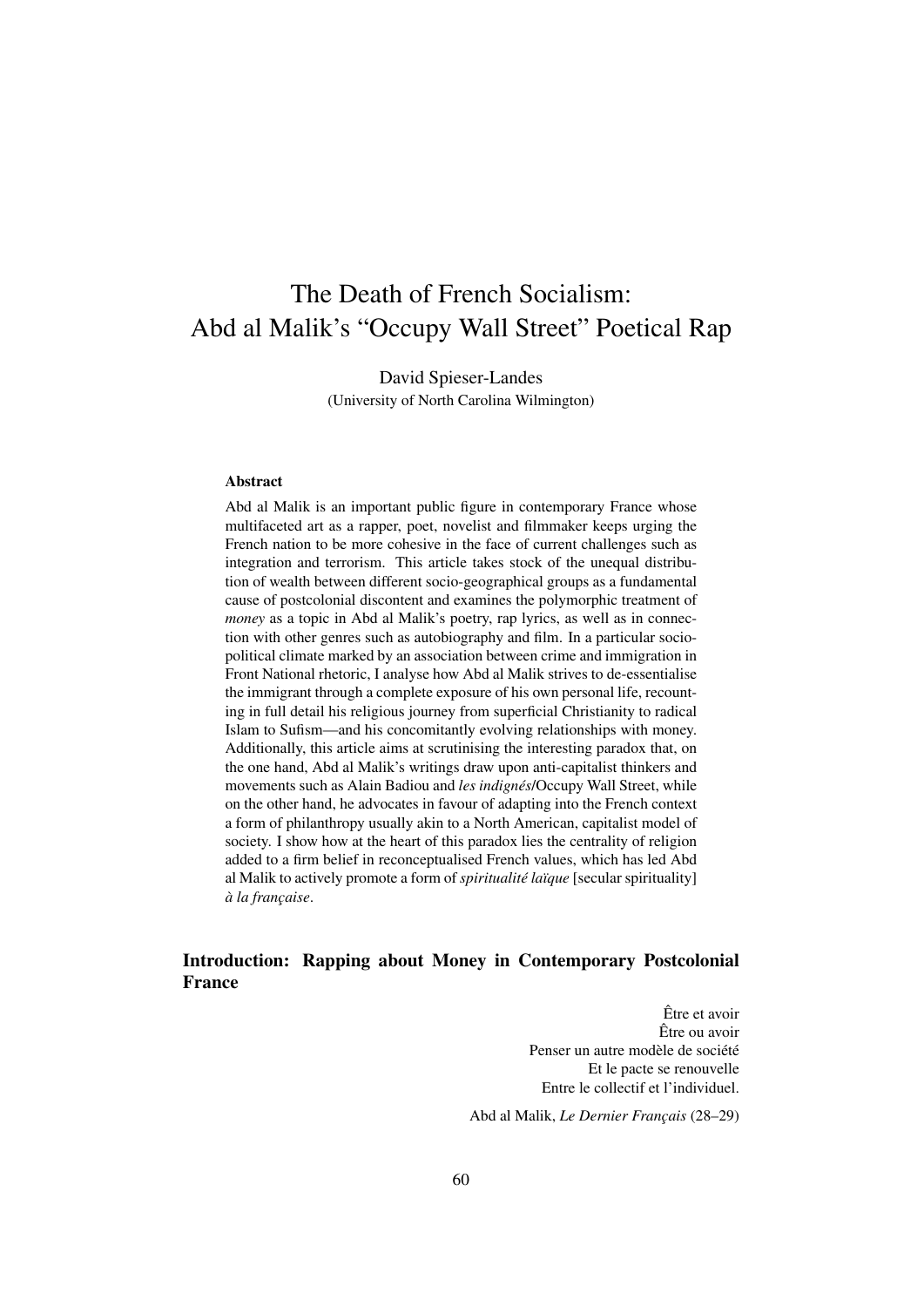[To be and to have To be or to have To imagine a different model of society And the social compact renews itself Between the individual and the collective.]<sup>1</sup>

The *banlieues*, France's underprivileged neighborhoods/ghettos located in suburban areas and characterised by high concentrations of immigrants and French citizens of immigrant origins, have come to be identified with unemployment, discrimination and violence. While the question of *statistiques ethniques* [ethnic statistics] has long been taboo in France as being opposed to the sacrosanct idea of *égalité* [equality], it is noteworthy that the position of the French government in this respect has shifted in recent years, with a view to better addressing the complex reality of French society. This bolder approach has culminated in the publication, in March 2016, of contrastive statistics showing that while youth unemployment was identical (22%) for "French people without immigrant origins" and for "French people with immigrant origins from elsewhere in Europe", this percentage skyrocketed to 42% for "French people with African immigrant origins" (Cusset et al). Numerous other studies and "testings" have demonstrated that it was more difficult, in France, to be hired if one's name was Mohammed as opposed to Martin or Michel (Negrouche), and/or if one's mailing address was located in a *banlieue*, as employers might have concerns about one's ability to arrive on time given notorious transportation difficulties to and from said *banlieues*. Far from easing this situation, the economic crisis has increased the pressure on the job market and fuelled some anti-immigration sentiment, to the point that young people of North-African descent are now significantly *emigrating* from France to places such as Dubai and Abu Dhabi, where their "double culture" *will be* an asset. One may legitimately ask why such "double culture" could not be an asset in France as well. In other articles, I have pointed to France's monolingual and monodiscursive trends, $2$  which French Minister of Education Najat Vallaud-Belkacem seems to have begun to address for the first time in 2016 by promoting Arabic as a language of instruction alongside French at primary school level, despite strong opposition from the political right ("Najat Vallaud-Belkacem"). Nonetheless, while examples of integration in France are numerous and need to be showcased more, it would be foolish to disregard the diffuse sentiment of *haine* ['rage', literally 'hatred'] which has pervaded *banlieue* youth for a couple of decades (cf. Kassovitz's emblematic 1995 film *La Haine*). Stemming from a "no-money, no-hope" type of situation, this diffuse rage has turned into actual hatred against France and French values, as evidenced by the recent terrorist attacks performed not by outsiders, but by young people who had been raised within the French school system.

<sup>&</sup>lt;sup>1</sup>All translations are my own. *To be* and *to have* are the two major conjugation verbs (auxiliaries) in French. Moreover, the association between the two in a set phrase has been popularised by Nicolas Philibert's 2002 documentary *Être et avoir*. By deliberately breaking "être et avoir" into "être *ou* avoir" (emphasis added), Abd al Malik is able to create immediate reader response.

<sup>2</sup>Cf. the notion of *accented literature* which I have developed in both "Postcolonial Islam" and "Carving out a Place for Minority".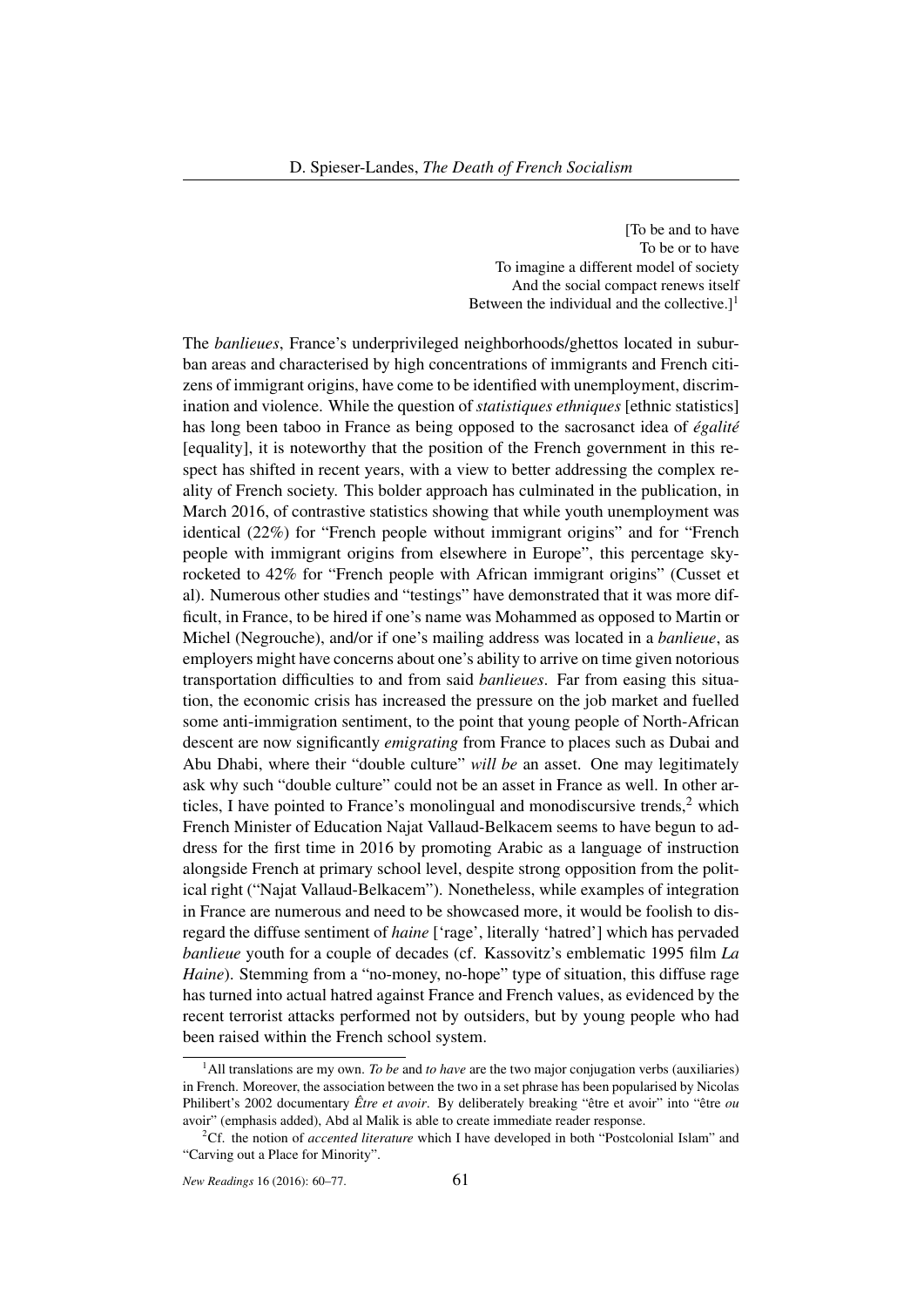In this context, a certain kind of rap has been a natural outlet for *haine*. In fact, several terrorists in recent years, across Europe, had been rappers before they became terrorists, including ISIS British beheader "Jihadi John", Denis Cuspert from Germany, Jérémie Louis-Sidney from Strasbourg ("Opération antiterroriste"), $3$  Chérif Kouachi, one of the Kouachi brothers of the Charlie Hebdo attacks, and, most recently, Rachid Kassim who, before going to Syria and sending orders from Syria to launch the latest 2016 terrorist attacks against France, recorded a rap album, while still in France, titled *Rap attentat* ("Rachid Kassim"). In their songs, these rap artists have typically vigorously denounced what they considered the flaws or 'vices' of Western culture (i.e., to a large extent, consumerism)<sup>4</sup> and urged their audience to convert to Islam. This Islamic and anti-consumerist rap is in sheer opposition to another kind of rap which, on the contrary, draws on the semiotic repertoire of a certain hyperbolic consumerism (video clips shot in North America fraught with guns, bling-bling, wealth gained through questionable means, shiny cars and hot, submissive women)—see for instance Booba's popularity amongst the youth, with emblematic titles such as his 2008 "Izi Monnaie" ["Easy Money"].

In this article, I turn my attention to Abd al Malik, a French rapper-writerfilmmaker born in 1975 of Congolese parents and who grew up in a *banlieue* of Strasbourg, France. In addition to his rapping activities, Abd al Malik published in 2012 *Le Dernier Français* [*The Last Frenchman*], a collection of poems which includes some of his rap lyrics as well as some original poetry. The particularity of these writings is that while they constantly critique the consumption society (cf. the epigraph), they could also be summed up by the slogan "faire du lien" ["more relationships", or "connecting people"] which Abd al Malik has repeatedly used in TV shows as well as in *Télérama* (Bénabent and Pascaud).<sup>5</sup> As the author puts

<sup>&</sup>lt;sup>3</sup> Fragments from Louis-Sidney's rap video clips are still available on YouTube ("Premières images").

<sup>4</sup>Examples of this are Jérémie Louis-Sidney's rants against organ trafficking, children trafficking and *les code-barres* [barcodes], with a possible pun with *les barres de béton* [concrete blocks] as a reference to the projects. He meant his rap to be like a flash of "high beams" and a "lighthouse" (with a definite pun on the word *phare*) to warn his listeners and guide them towards faith.

<sup>&</sup>lt;sup>5</sup>Olivier Bourderionnet contends that the fact that Abd al Malik's art has been "largely embraced" by the Parisian elite" and French "mainstream audience" raises issues of "cooptation" and "authenticity" (1); "the media", says Bourderionnet, "in the post-'riot' and pre-[2012] election context, were bound to see in Abd al Malik a very compelling 'story"' (4). The authors further interprets Abd al Malik's collaboration with Juliette Gréco and Jacques Brel's pianist Gérard Jouannest as a "symbolic gesture of allegiance to French institutions", "docility" and "deference to the culture of the elite" (7). While Abd al Malik's hybrid yet deliberate inscription into the French chanson tradition is undeniable, I take issue with Bourderionnet's conclusions, in that reducing Abd al Malik to a 'story' of integration *used* by journalists and politicians is very limiting. In a French nation which built itself on the principles of harmony and consensus (one French language–one discourse of Frenchness), I follow Jacques Rancière's theoretical shift analysing postcolonial cultural studies in terms of disagreement and dissonance. I stress the central, multifaceted omnipresence of accent in Abd al Malik's prose, rap and poetry and consequently develop the notion of *accented literature* understood as both 'linguistic variety' and 'discursive variety' (e.g. Abd al Malik's constant reference to Aimé Césaire's notion of *négritude* and his avowed preference for the figure of Malcolm X over that of Martin Luther King, in *Qu'Allah bénisse la France*, 58).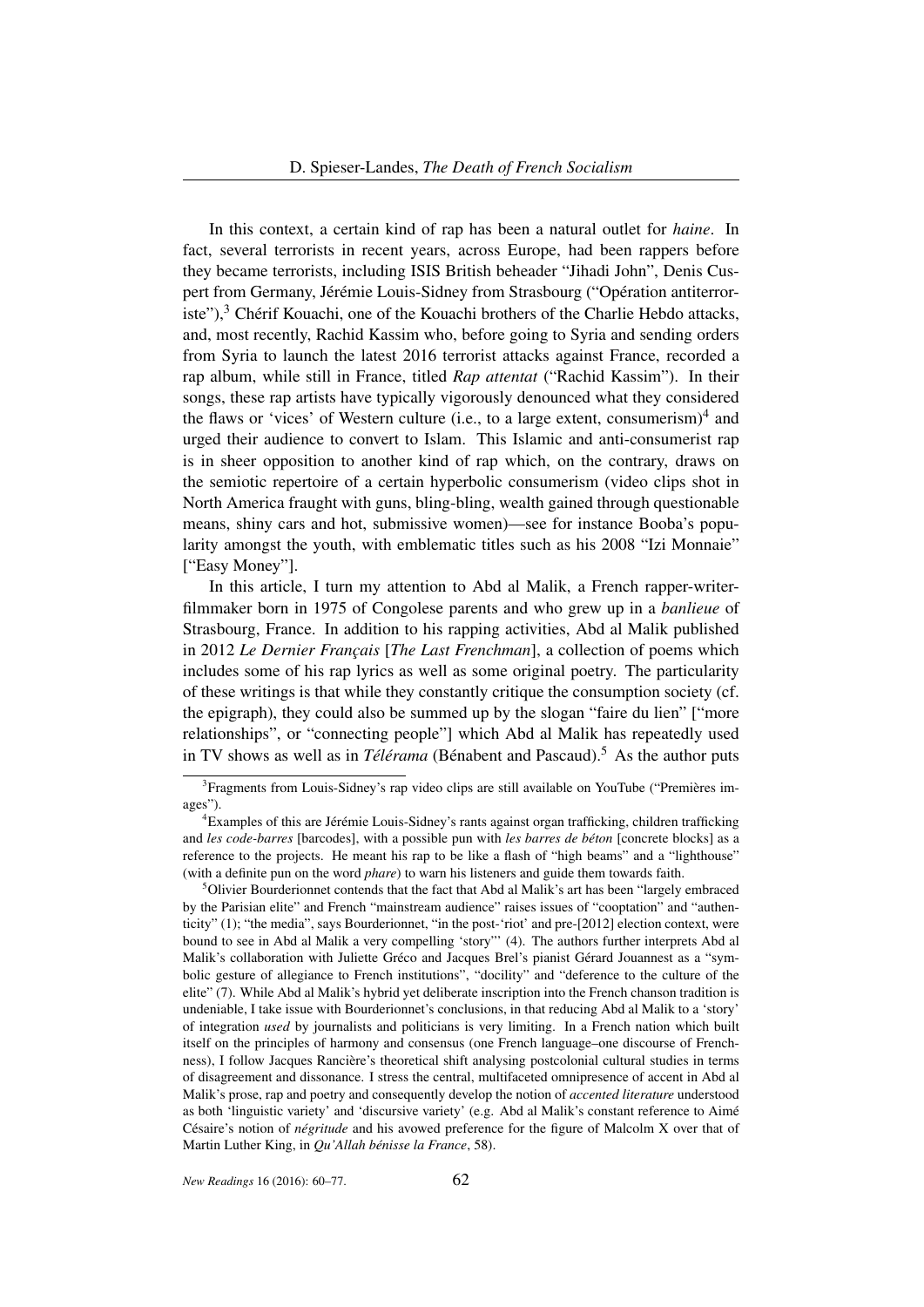it in *Le Dernier Français*, "Il faut [. . .] une nouvelle Révolution française. Non violente, pacifique" (218) ["What we need is [. . .] a new French Revolution. Nonviolent and peaceful"]. France, in other words, says Abd al Malik, crucially needs, in these challenging postcolonial times, "une révolution des regards" (218), i.e. a revolution of the gaze, a revolution of how the different components of French society look at each other. This topic clearly echoes Abd al Malik's Islamic faith and Sufi beliefs in universal love. In fact, a lot of his poetry puts the emphasis not only on the extremely difficult living conditions in the postcolonial *banlieue*, but also on interpersonal relationships. However, this change in "gaze" and this increase in interpersonal relationships across social groups are not easy, self-evident or selfimplementing, as barriers need to be overcome and every French person is called to become a "hero" in that sense. It is of paramount importance to note that for Abd al Malik, what needs to happen first is a revolution in *everyone's* relationship with money. Accordingly, in Abd al Malik's work, money appears as a central, multifaceted postcolonial theme. I will show that he crucially develops this theme in his poetry as a changing relationship: at a time when Front National rhetoric tends to associate immigration with money-motivated crime, everyone's relationship with money, including the immigrant's relationship with money, is here treated as an itinerary, which conveys the idea that everyone is on a journey—and thus serves to powerfully de-essentialise the immigrant (who may, incidentally, not even be an "immigrant" since one or two generations, but may still be regarded as such). In the process, I will also examine the ways in which Abd al Malik conducts, through poetical means, a thorough critique of the modern politico-financial system; it is, eventually, the French relationship with money that Abd al Malik brings into question. I will argue that he proposes no less than an urgent redefinition of certain aspects of 'Frenchness', with a view to strengthening and bolstering the French national compact currently in peril.

# Writing under the Banner of Anti-Capitalism: Abd al Malik's New French Revolution

Throughout his works, Abd al Malik keeps mentioning two *maîtres à penser* [mentors] who played a significant role in his own journey, namely Sidi Hamza and Stéphane Hessel. While Sidi Hamza was the Moroccan spiritual leader who introduced Abd al Malik to the principles of Sufism (after he had first converted from Catholicism to a radical version of Islam), <sup>6</sup> Stéphane Hessel (born in Germany in

<sup>&</sup>lt;sup>6</sup>The term *radical* is here used on purpose to describe the conservative Tabligh movement as going back to the roots of Islam, which is the etymological meaning of *radical*. It led Abd al Malik to not shake hands with women and made him at odds with the widespread French practice of "la bise" (greeting by kissing on the cheek), as is evident in the film *Qu'Allah bénisse la France*, when after a concert a female fan of the rapper asks him, in a most sincere tone, "Est-ce que je peux te serrer la main, ou te faire la bise?" ["May I shake your hand, or kiss your cheek?"], in reply to which the rapper turns around and says "no", leaving the female fan quite disturbed and disappointed (46:57). While it must be stressed that there is no "bad" vs. "good" versions of Islam, but on the contrary a broad spectrum of Islamic ideologies and modes of life, Abd al Malik's involvement with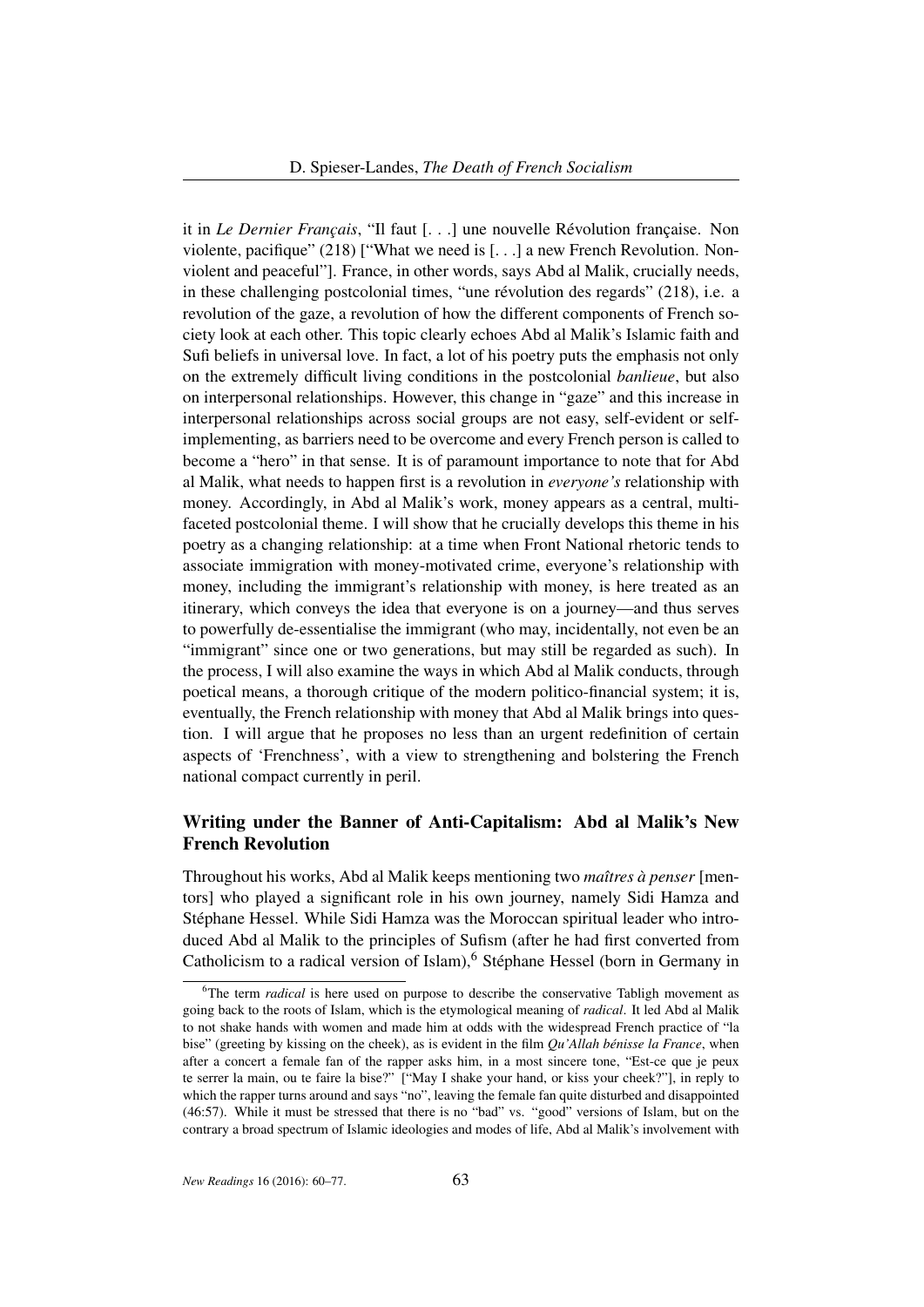1917) was a French political figure who embodied, until his death in 2013, the idea of resistance. Having been a *Résistant* [French Resistance fighter] against Nazi occupation, Hessel became more famous later in his life through his vocal sympathy towards Palestinians and undocumented immigrants in France (*sans-papiers*). In 2010, right before the Occupy Wall Street movement began the following year, he published a pamphlet entitled *Indignez-vous!* [*Time for Outrage!*] in which he invited the younger generation to not get accustomed to the violence generated by the current capitalist system, but to stand up against it. Hessel's call to resist has taken hold in countries like Spain, through the *Indignados* movement, and Greece, during the EU debt crisis. In a less obvious way, however, it has also been relayed by French artists with significant media visibility such as Abd al Malik.

Hessel's influence is evident throughout *Le Dernier Français*. In the poem titled "La Voie" ["The Way"], Abd al Malik first beads together syntagm after syntagm in a surrealist mode reminiscent of automatic writing; he jumps from one item to the next, drawing on phonetic or semantic similarities. For example, he skips from *champs* [fields] to the homophone *chant* [song] (phonetic association), then from *chant* [call] to *appel* [appeal] (semantic association), with a climactic double reference to both Sidi Hamza and Stéphane Hessel:

Et donc les champs de blé / [. . .] les chants de paix / les chants de guerre contre soi-même / l'appel à la prière / l'appel du 18 juin / l'appel des anciens— Stéphane Hessel / les chants des cygnes / les chants des signes / [. . .] l'Orient et l'Occident / le noir et le blanc / [. . .] Israël et la Palestine / [. . .] avoir le courage d'être soi / et d'aimer l'autre quoi qu'il en soit / Merci à toi Sidi Hamza de m'avoir mis sur la Voie. (138–39 ; emphases added)

[So, the wheat fields  $/$  [ $\dots$ ] and peaceful the songs  $/$  and the warrior songs against oneself / the call for prayer / the appeal of 18 June / the appeal coming from the older generation—Stéphane Hessel / the swan songs [*les chants des cygnes*] / the songs of the signs [*les chants des signes*] / [. . .] the Orient and the West / the black and the white  $/$  [...] Israël and Palestine  $/$  [...] to have the courage to be you / and to love the other person despite any differences / Thank you Sidi Hamza for showing me the Way.]

This excerpt is meaningful for several reasons. First, it performatively enacts the hybridity of culture—in Leslie Adelson's sense— $,^7$  as the setting framework is Islam (cf. the "call for prayer" and "war against oneself", which is the true meaning of jihad), yet is preceded by lines which clearly evoke the very revolutionary Christian motif of the Sermon of the Mount: compare Abd al Malik's phrasing, "[des]

Islam became *almost* "radical" in the current, popular sense as well. In the autobiography *Qu'Allah bénisse la France*, he reports that he was solicited to commit a terrorist attack against a French symbol: "C'est à cette époque que Majid et moi [. . .] fûmes contactés par des frères qui avaient une vision pour le moins 'explosive' de la propagation de l'islam: [. . .] 'On est prêt à faire sauter la préfecture, joignez-vous à nous  $[...]$  "'  $(110-11)$  ["It is around that time that Majid and I were contacted by brothers who had, literally, an 'explosive' approach to the propagation of Islam: 'We are about to blow up the Préfecture [an administrative building], will you join us?..."'].

<sup>&</sup>lt;sup>7</sup>Cf. Adelson's characterisation of any given country's culture as the construction of a house, e.g. the *Turko-German house*.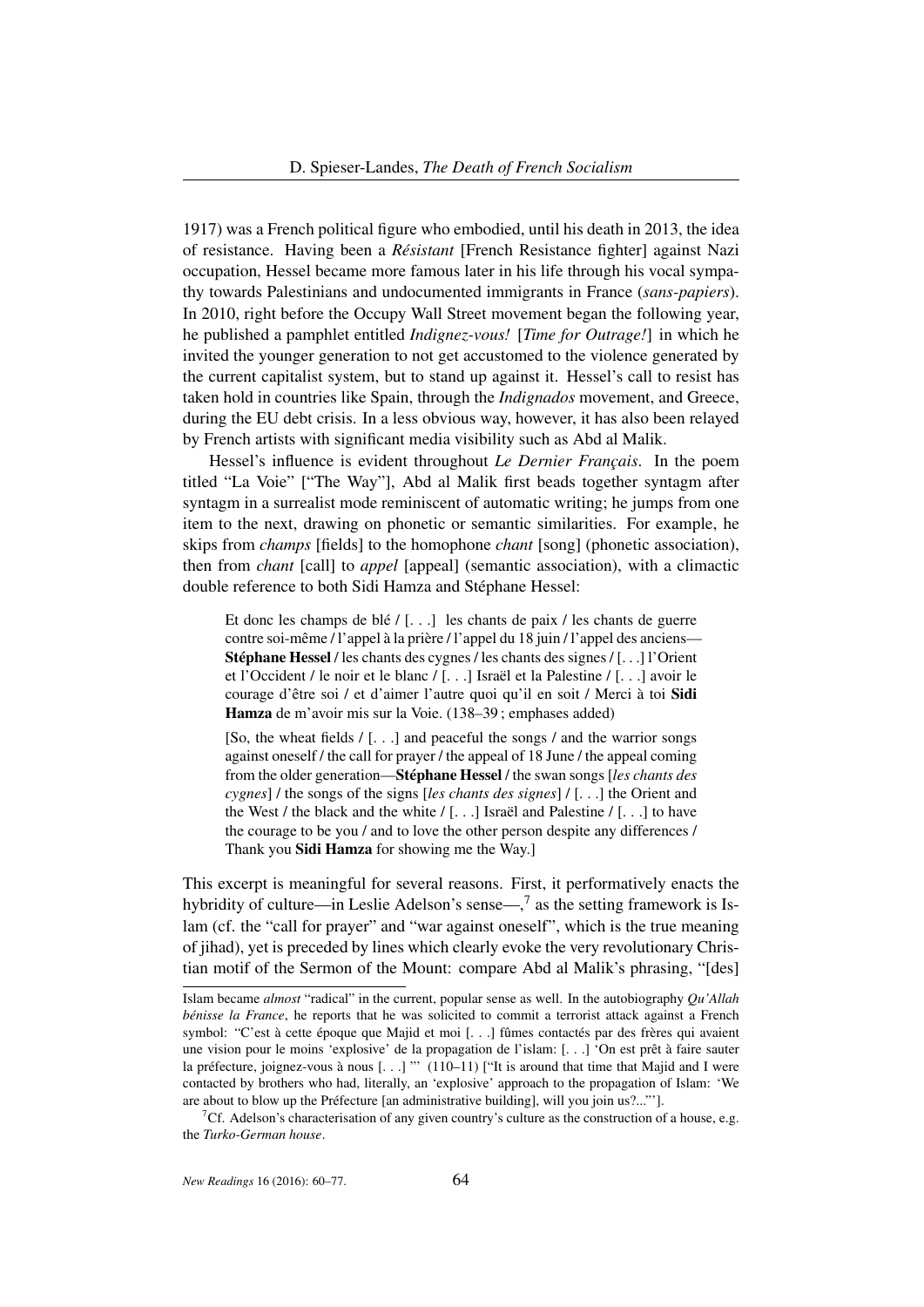chants [. . .] cachés aux sages / aux intelligents / et révélés aux enfants / aux tristes aux paumés" (137) ["songs [. . .] that were hidden / to the wise / to the clever / and revealed to children / to the sad and to the lost"] with the actual biblical verse in Matthew 5:3: "Blessed are the poor in spirit, for theirs is the kingdom of heaven" and Matthew 11:25: "At that time Jesus said, 'I praise you, Father, Lord of heaven and earth, because you have hidden these things from the wise and the learned, and revealed them to little children."' Furthermore, the theme of "loving the other person despite any differences", which equates this new, peaceful French Revolution Abd al Malik is calling for—*la révolution des regards*—, echoes other important quotes impregnated with the principles of Sufism, such as: "Vive la République! Et vive la France arc-en-ciel, unie et débarrassée de toutes ses peurs!" (176) ["Long live the Republic! And long live the rainbow France, united and freed from all its fears!"]; or this other magnificent evocation of multi-coloured diversity: "Tu m'as dit 'Le Noir l'Arabe le Blanc ou le Juif sont à l'homme ce que les fleurs sont à l'eau"' (211) ["You said to me, 'Blacks, Arabs, Whites, Jews are to man what flowers are to water"'. The reference to "the appeal of 18 June", Charles de Gaulle's appeal of 18 June 1940, serves to introduce the idea that Abd al Malik, albeit of immigrant origin, is indeed, hyperbolically, "the last Frenchman", i.e. the last person to still believe in France's values of liberty, equality and fraternity. France's state of affairs, marked by the rise of far-right anti-immigration sentiment, is a dead France, a France that no longer believes in its motto engraved in the front of its public buildings—a motto now *lettre morte* [dead letter]. Equally as importantly, I suggest, and interlinked with all of the above as this should shock readers and make them react/resist, the excerpt also participates in the creation of a network of signifiers that lays the groundwork for the inscription of Abd al Malik's work into anti-capitalist, *indignée* literature.

This network of signifiers does overlap with other writings by Abd al Malik, for instance *La Guerre des banlieues n'aura pas lieu* [*The War of the Ghettos Will Not Take Place*], a powerful novella in whose appendix the author actually names *Le Petit Panthéon Portatif* by leftist political philosopher Alain Badiou as one of his favourite readings. One of the things Badiou is known for is his theoretical distinction between three kinds of popular riots, introduced in *Le Réveil de l'Histoire* [*The Rebirth of History*]: *émeute immediate* [immediate riot], *émeute latent* [latent riot] and *émeute historique* [historical riot]. The entire book *Le Réveil de l'Histoire* amounts to a criticism of the capitalist political system as we know it, as Badiou denounces the politico-economic elite ruling the modern world, an elite which he derogatorily and wittily calls, in an untranslatable portmanteau word, "des satrapes-nigauds" (10).<sup>8</sup> This direct reference to Badiou in *La Guerre des banlieues n'aura pas lieu* thus paves the way, in *Le Dernier Français*, for Abd al Malik's deep sympathy for the people (*le peuple*) over money.

<sup>&</sup>lt;sup>8</sup>The pun is based on the phonetic similarity of the words *satrape* [satrap, i.e. Ancient Persian ruler] and *attrape-nigauds* [scam, trap for naïve people]. It thus designates technocratic modes of governance. With this figure of speech, Badiou argues that capitalism is presented, to the people who are naïve and docile enough to believe it, as the only possible mode of governance.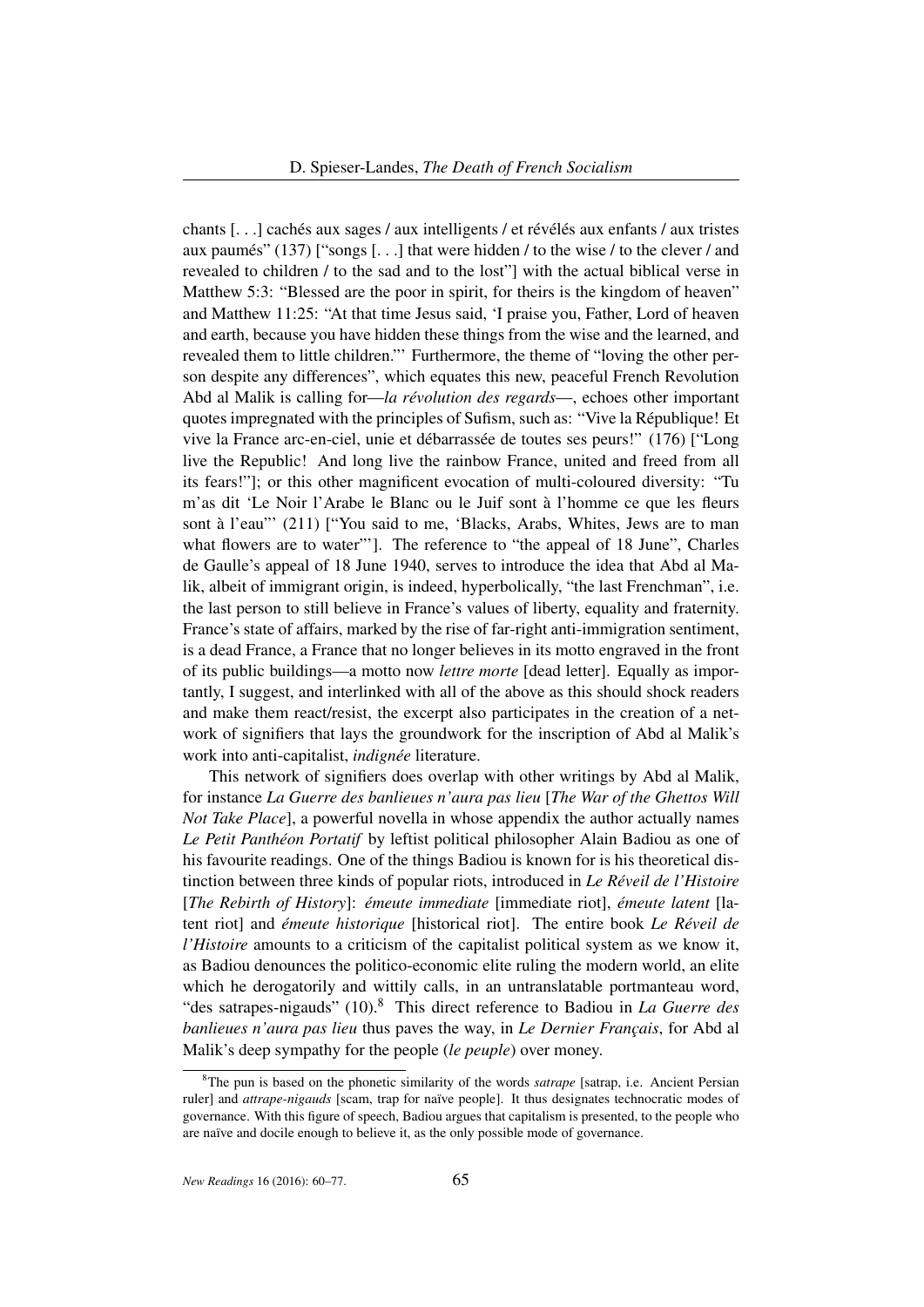This emphasis on people and *the* people is the reason why the poet, even though he advocates "a new French Revolution" that is entirely peaceful, also devotes a lot of attention, in *Le Dernier Français*, to the revolutions of the Arab Spring (largely against corruption) that were not entirely pacific but were achieved through a mix of peaceful and violent means. The poem "Jasmin et Chrysanthèmes" ["Jasmine and Chrysanthemums"], for instance, directly refers to the Tunisian Revolution (a.k.a. *la révolution de jasmin*) while the second flower in the title, albeit not explicitly explained, is traditionally associated with All Saints' Day in French/catholic cemeteries. Juxtaposing the two flowers in the title may therefore be interpreted as a tribute to all the dead victims of the bloody repressions conducted by corrupt elites. The verb *dégager* [to get out] used by Abd al Malik in the following quotation, is an unequivocal reference to the people's slogan against former Tunisian President Ben Ali:

- Le peuple devient ouragan une fois conscient de lui-même
- Le souffle de la liberté ne peut être contenu qu'un temps
- [. . .] Égoïstes et dictateurs sachez que la rue est invincible
- [. . .] Alors dégage va voir ailleurs Ici vous avez déjà tout pris pillé le peu de fruits
- [...] Ce vendredi c'est l'homme au pistolet d'or qu'on enterre
- Hier c'est l'homme du 11 septembre qu'on jetait à la mer.

(43, lines 3–5, 7, 13–17)

[The people becomes hurricane once it is conscious of itself The wind of liberty may only be temporarily contained

- [...] All ye selfish individuals and dictators, know that the street is invincible
- [. . .] So, get out of here [*dégage*], get lost somewhere else, here you already
- took all you could take, plundered whatever little fruit you could find
- [...] This coming Friday, it is the man with the golden pistol<sup>9</sup> who is getting buried

Yesterday it was the man of September 11 who was thrown into the sea.]

Some other poems chastise the wrongs of Western democracy, which Abd al Malik considers driven by money and corrupt as well. Examples include the poem "Des élections ou mini-traité de politique intérieure" ["On Elections; A Mini-Treatise on Domestic Politics"] and the eponymous "Le Dernier Français". In the former, the poet describes Western democracy (specifically here, French democracy through references to ex-President Nicolas Sarkozy) as 'fake democracy', i.e. a system in which the sole goal is to first get elected and then to do whatever it takes to remain in power:

- Il y a les candidats investis
- il y a les candidats à l'investiture
- il y a les espérances de votes
- et le bruit des casseroles
- il y a les porteurs de valises

<sup>&</sup>lt;sup>9</sup>A circumlocution for erstwhile Libyan leader Gaddafi.

*New Readings* 16 (2016): 60–77. 66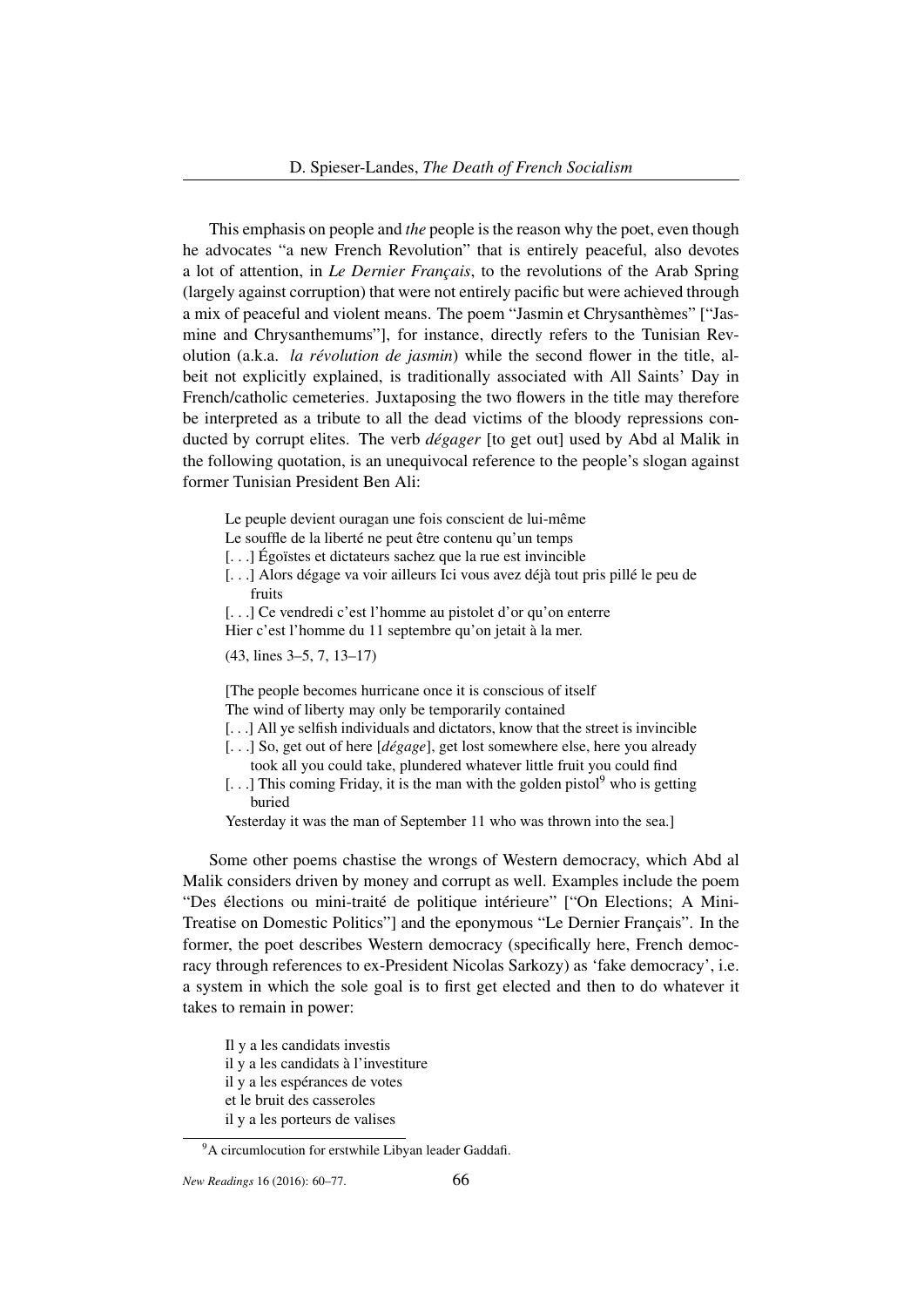il y a les casseroles dans les valises

il y a les sondages

et les scandales (donc)

il y a les retournements de situations

il y a ceux qui se retournent dans leurs tombes

(33, lines 1–10)

[Some candidates are committed people some candidates are committed to being elected There are vote expectancies And the noise of scandals Some are carrying suitcases There are scandals inside those suitcases There are polls and scandals, then (of course) Some situations get overturned Some people are turning over in their tombs]

Without a doubt, the phrase "carrying suitcases" (full of money) harks back to the 2002 *affaire de Karachi* (Karachi judicial case) and to the Court's suspicions that Sarkozy was somehow involved in this corruption-based scandal. Later in the poem, Abd al Malik continues his charge against the unhealthy relationship between politics and money/corruption when he states: "[il y a] ceux qu'ont perdu d'avance / il y a ceux qui perdurent d'avances" (34) ["Some have lost in advance / Some are not losing because of cash advances"]. As for the "polls", they are hints to the controversy that arose when it became public knowledge that President Sarkozy, during his term, had regularly commissioned expensive polls to gauge his own popularity. Abd al Malik describes this practice as scandalous because polls are ironically useless to the people and yet paid for by the people! In this context, the English translation of *espérances de vote* does not do justice to the powerful paronomastic play on words between *espérance de vie* [life expectancy], which is the usual set phrase, and the actual wording used in the poem, *espérances de vote* [vote expectancies], which breaks up the collocation, displacing the French language. Using another *v*-word (*vote* instead of *vie*) is a way for the poet to criticise that politicians are running after votes and not after life, *vie*, i.e. the people's interest. The way Abd al Malik addresses French politicians is therefore extremely serious and sounds like a strong warning: "Et la jeunesse interpelle: / Ô vous dont la fin n'est plus bien loin / faites donc attention à ce que vous nous transmettez" (29) ["So the youth is calling out:  $\hat{O}$  you all whose end is in sight / Why aren't you more careful about the values that you are transmitting?"].

The fact that French politicians are the ones targeted in the circumlocution "Ô vous *dont la fin n'est plus bien loin*" (emphasis added) is a strong statement on the part of Abd al Malik, particularly at a time of increasing abstention in recent French elections—people not caring any more to cast their vote as they have grown ever more tired of always hearing the same speeches and seeing so little change (cf.,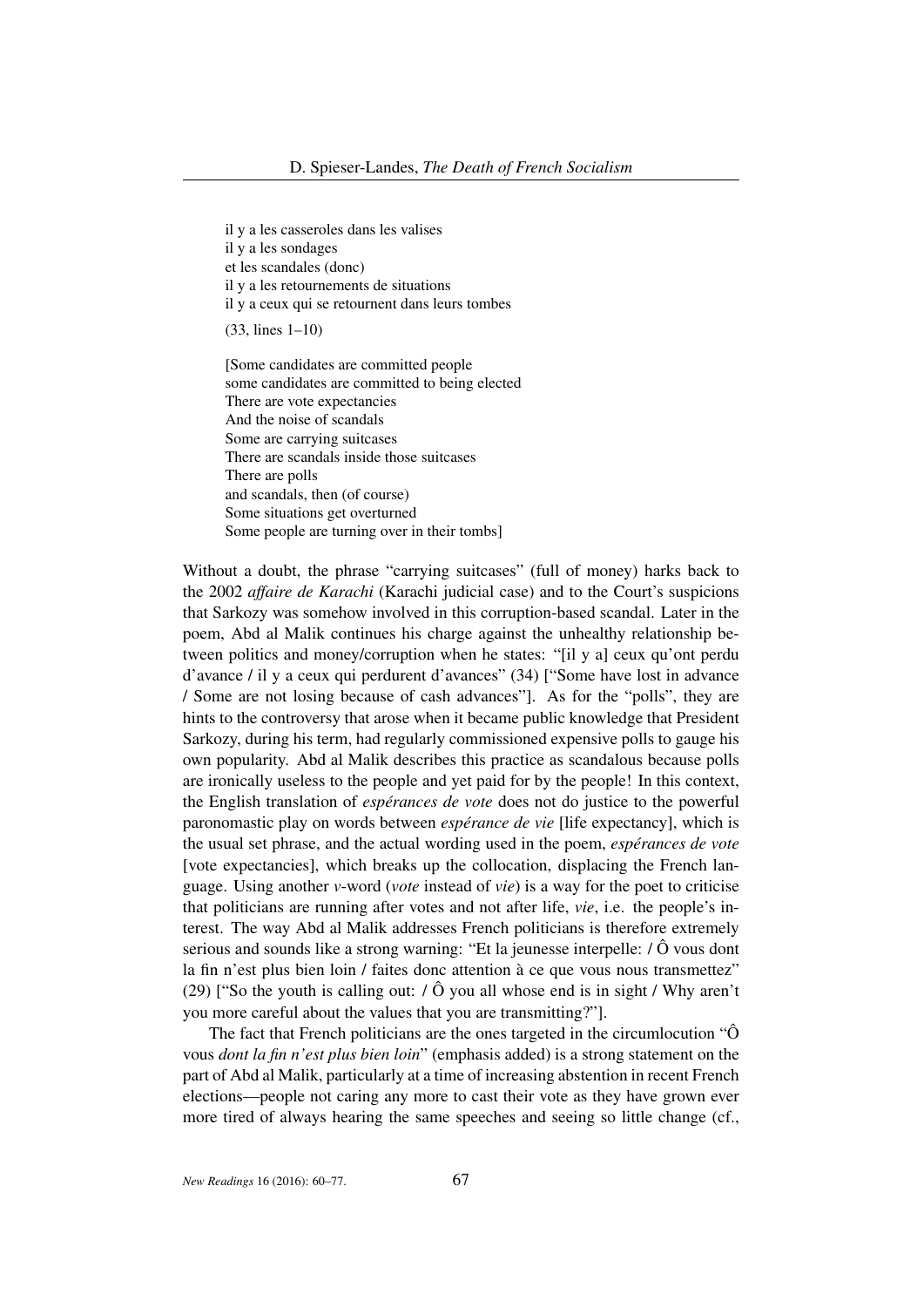for example, the numerous *plans banlieue* announced by each and every successive newly elected administration to try and improve the situation in the *banlieue*) (Pinard). For Abd al Malik, his new, peaceful French Revolution does indeed mark the end of French politics in the sense that this 'revolution of the gaze' will be performed by the people and for the people, circumventing traditional reliance on the government; it is a revolution which entirely relies on the people and not on the government anymore. As such it puts the responsibility on the people. Given the extent to which Front National ideology has already seeped into French society— Marine Le Pen's party is now able to present itself as *le premier parti politique de France* [the first political party of France]—, fighting capitalism, racism and discrimination in twenty-first century France has indeed turned into a heroic venture: "Ce n'est plus simplement l'Histoire que nous devons écrire, mais la Légende" (Abd al Malik, *Le Dernier Français* 151) ["It is now not just History that we have to write, but Legend"].

# Redemption for All! An Urge to Redefine French Conceptions of People *and* Money

Ever since the 2007 presidential elections between Ségolène Royal and Nicolas Sarkozy, *la sécurité*, law and order related to the topic of immigration, has remained a sensitive issue both in social discourse and political debates (Borredon and Goar). In order to fight against right-wing essentialising preconceptions according to which immigrants or French-Maghrebi teenagers would be more prone than *Français de souche* [French born and bred] to become delinquents and remain delinquents for the rest of their lives, Abd al Malik keeps telling his own story, both in his poetry and in his 2004 autobiography *Qu'Allah bénisse la France* [*May Allah bless France*]. Abd al Malik's life, just like anybody's life—which is what he wants to demonstrate—, is and has been a journey, an itinerary: he himself has not always been the popular rapper who is now sought after, post-Charlie Hebdo attacks, for the unifying message he may deliver to the French Republic. Likewise, he has not always claimed that it is better to be than to have, as can be heard as well in his 2014 filmic adaptation of *Qu'Allah bénisse la France*. Much to the contrary, his relationship with money (and theft, and the French nation compact) has greatly fluctuated over time. The very detailed description of his own person's itinerary relative to money, then, serves as a call to French people of all backgrounds to see positive potential in everyone—in every young delinquent, whether *Français de souche* or *issu de l'immigration* [of immigrant background]. As human beings, all have an equal right to not be imprisoned in their identity as 'criminal' but to be considered as being on a path towards redemption.

Regarding his own journey, Abd al Malik offers a detailed account of its different stages. It is important to note that the theme of Abd al Malik's relationship with money runs parallel to and mirrors that of religion, as the two themes follow a coeval progression. Beginning with the first stage of the journey, i.e. the early teenage years, the poet uses graphic depictions linking one's relationship with money (e.g.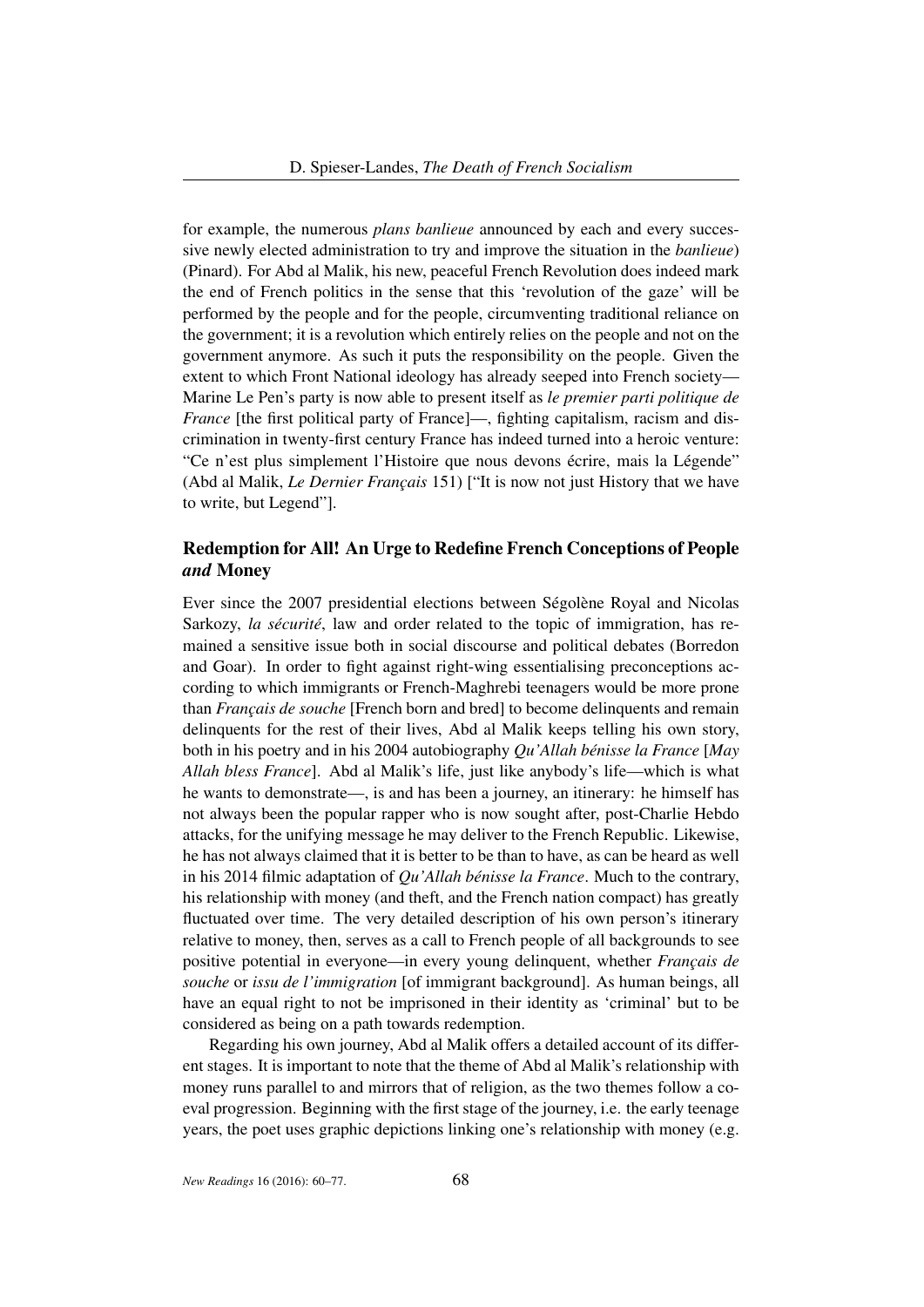stealing or drug dealing) with the harsh living conditions of the *banlieue*. In his poignant poem and rap song "Soldat de Plomb" ["Toy soldier" or "Child soldier"], he tells us for example that, "J'avais juste 12 ans / les poches remplies d'argent / j'avais déjà vu trop de sang" ["at age 12 / my pockets were full of money / and I had already seen too much blood"]—and too much gun violence (*Le Dernier Français* 183). *Argent* [money] is also made to significantly rhyme with *sang* [blood]. This stage corresponds to one of moral and religious blurriness and confusion, linked to postcoloniality, as Abd al Malik states in his autobiography *Qu'Allah bénisse la France*:

Toutes ces activités [les vols] étaient tellement courantes chez les gamins de la cité qu'on n'y voyait absolument aucun mal. [...] [Quant à moi,] j'étais une racaille plus futée que les autres, avec une conception toute personnelle de la spiritualité: le genre à prier Dieu afin qu'il me permette non seulement de me faire plus d'argent, mais également de ne pas me faire prendre par la police. [. . .] Pour moi, [. . .] la distinction entre bien et mal était demeurée très floue, il s'agissait plutôt de savoir ce qui 'fait du bien' [. . .] ou ce qui n'en fait pas. (22, 32, 60)

[All of these [stealing] activities were so frequent amongst the kids of the ghetto that we didn't see anything wrong with it. [. . .] [As for me,] I was a more clever kind of thug than the others, with a very personal conception of spirituality: I would pray to God to help me not only make more money, but also help me not get caught by the police. [. . .] For me, [. . .] the distinction between good and evil had remained very blurry; what was more important to me was the question of what-does-good-to-me [. . .] and what does not.]

In a way, it seems as though theft is seen by the young Abd al Malik as a means of repairing a colonial wrong in the postcolonial era, to the point that it becomes some kind of normal activity. The lexical field of *robbery-as-work* thus gives its structure to the whole first chapter of his autobiography, as the following quotations demonstrate: "Nous considérions [nos opérations illégales] le plus sérieusement du monde comme notre métier, notre gagne-pain" (35) ["We would consider [our illegal activities] most seriously, as our job, our source of income"]; or:

"Non, les gars, y a école. J''travaille' que le weekend et pendant les vacances scolaires!", disais-je fièrement, et tout le monde éclatait de rire. Ils étaient apparemment impressionnés que je parvienne à mener de front une scolarité dans un collège privé et une activité délinquante régulière. (29)

["Nope, guys, I won't go with you this time—it's a school day! You know I only 'work' over weekends and holidays!" I would proudly say, and it would make everyone burst out laughing. The others were impressed, I think, by my ability to remain at the same time an excellent student and an excellent delinquent.]

Abd al Malik as a teenage boy will thus go to school on certain days and go to 'work', i.e. steal, on certain other days. This theme of robbery-as-work is reminiscent of Albert Cossery's 2000 novel *Les Couleurs de l'infamie*, where a number of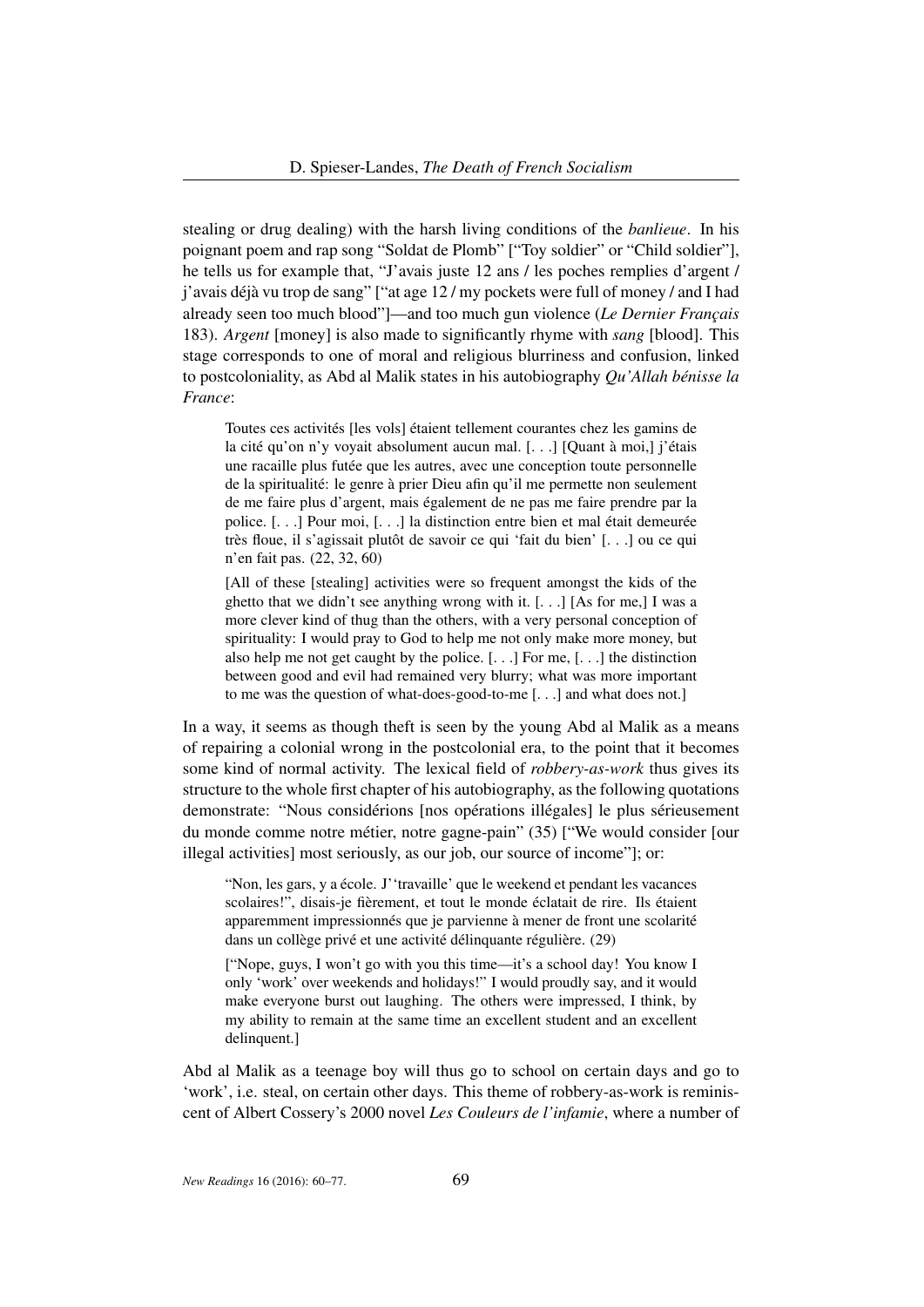passages present stealing as totally legitimate acts of revolution against a locked society controlled by bourgeois people and from which *banlieue* people are excluded. The act of stealing is thus presented as the creation of an alternate system, parallel to the existing bourgeois system, in which one also has to climb up the rungs of the success ladder. It is just a different success ladder: "Je devais absolument passer par là [apprendre à conduire une voiture volée] si je voulais devenir comme eux *une personnalité de prestige, un gradé de la délinquance*" (34; emphasis added) ["I absolutely needed to go through this [i.e. learning how to drive a stolen car] if I wanted to become, like them, *a VIP, a high-ranked delinquent*"].

To signify the status of high-ranked delinquent which he indeed reached, Abd al Malik enumerates in his autobiography some external signs of richness that were important to him at the time: "Je m'habillais avec les dernières Nike ou Adidas à plus de sept cent francs la paire et portais les joggings Fila ou Ellesse les plus chers, ceux qu'on ne trouvait même pas en France et qu'il fallait se procurer en Allemagne ou en Suisse" (34) ["I would wear the latest Nike or Adidas trainers which were worth more than seven hundred francs and I would wear the most expensive Fila or Ellesse outfits—those that could not even be found in France but you had to travel to Germany or Switzerland in order to buy them"]. In the next quotation, I suggest that the sentence "Il fallait montrer à tous que l'argent n'était plus un problème pour soi" (35) ["We had to show everyone that money was not a problem for us any more"] could be interpreted as a postcolonial statement of *revanche sociale* [social revenge] in the sense that the *banlieue* youth that started life with a disadvantage has finally made it from a purely materialistic point of view. While Abd al Malik seems to dismiss this broader postcolonial statement through his description of such delinquency money as inherently marked by selffocus and self-interest, I would still argue that it may be true perhaps at the level of the collective unconscious. Note that in the film *Qu'Allah bénisse la France*, Abd al Malik makes us see his own self not just as a thief, but as a drug dealer, and it is interesting that the proceeds of the drug dealing activities are used not so much for personal gain as for the greater good of his music band: sadly, in a locked society, the only way Abd al Malik finds to purchase the music equipment necessary to get his nascent rap band, NAP (New African Poets), off the ground, is by dealing drugs. Still, more generally on self-centeredness, in the autobiography we read:

Flamber : tel était bien l'unique objectif. Il fallait montrer à tous que l'argent n'était plus un problème pour soi. [. . .] Mais il n'y avait rien de Robin des Bois dans notre activité, nous n'étions absolument pas animés d'une volonté de justice sociale. Toutes nos opérations illégales étaient menées à notre strict profit. (35)

[Spending was our unique objective. We had to show everyone that money was not a problem for us anymore. [. . .] There was nothing of a Robin Hood mentality in us, though, as we couldn't have cared less about social justice. All our illegal ventures were completely self-motivated and self-centred.]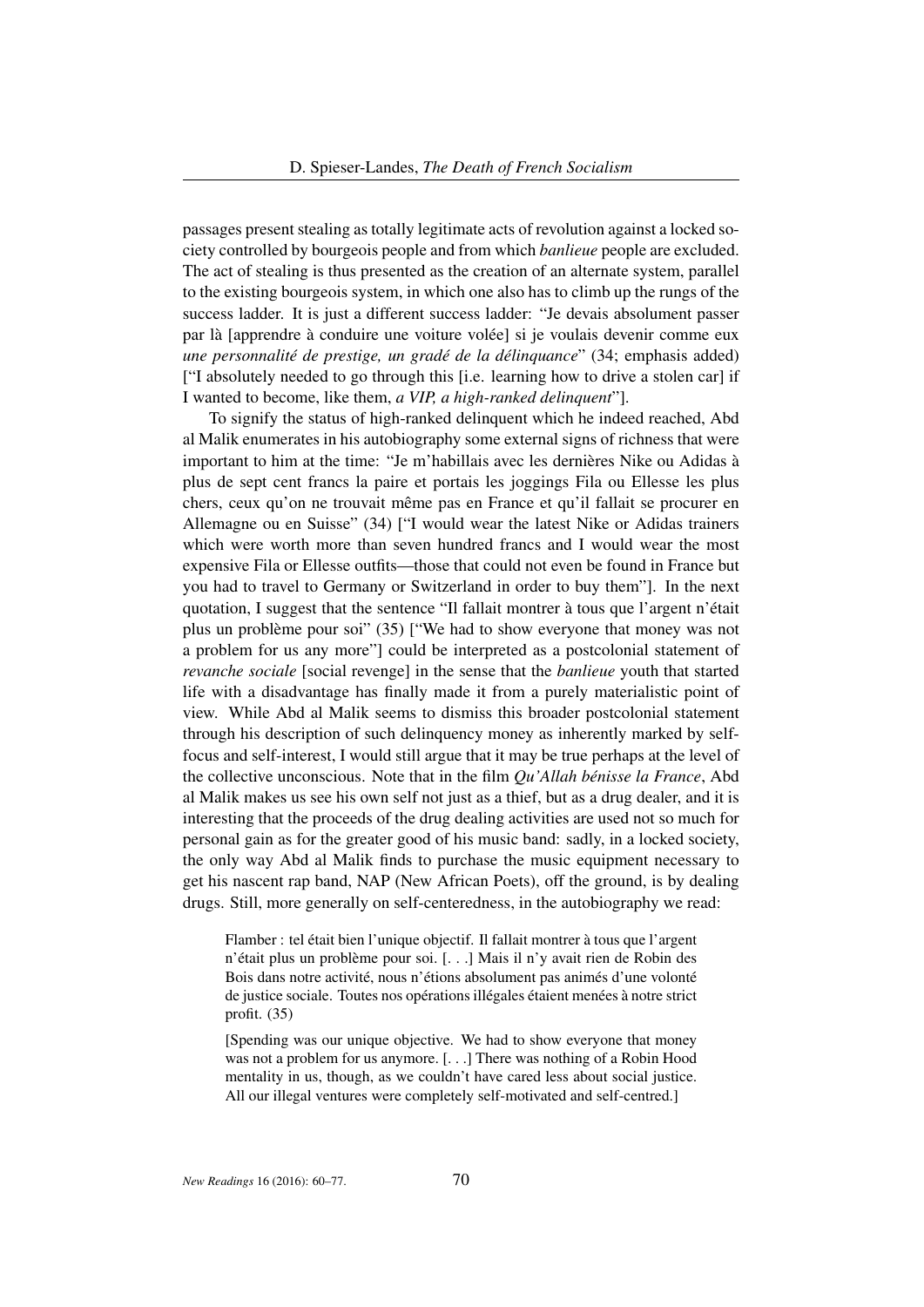Abd al Malik thus continues:

Nous avions pris l'habitude de traîner dans une discothèque [. . .] , Le Paradise. Cette boîte avait la particularité de n'être fréquentée que par les pires délinquants de la ville : des dealers, des tireurs, des voleurs à la roulotte, à l'étalage, à l'arrachée [. . .]. Cette boîte était un repaire et de nombreux coups y étaient montés. On y dépensait des fortunes pour flamber, chacun rivalisait de champagne et de whisky, accompagné de filles que ce genre de vie excitait. (35)

[We also began to regularly hang out at a night club [. . .] , *Le Paradise*. This night club had the specificity of being attended by only the city's worst delinquents: drug dealers, [all kinds of] stealers, shop-lifters...  $[...]$  This nightclub was a hub for criminals, and a lot of crimes were planned and devised there [. . .]. We would spend fortunes there, just to show off. Everyone looked at how much the other people were spending in champagne and whiskey, in order to spend more—and everyone had to be accompanied by the kind of girls that go with this kind of lifestyle.]

This reference to showing off money earned through delinquency is an important topic in the autobiography, as it gets semiotically translated into the 2014 film adaptation. In a memorable slow motion nightclub scene marked by electro music and where alcohol literally overflows, the actor playing Abd al Malik suddenly notices Rachid—an acquaintance who has not paid him back some money he owes surrounded by *meufs* [chicks] and drinking champagne. The young, pre-conversion Abd al Malik gives him a severe beating, overturning the table and scaring the 'chicks' away. These elements set an atmosphere in which money occupies a major and central place, and reinforce teenage Abd al Malik's stature as a *dur*, a 'tough guy' (16:38).

In the midst of it all, it must be noted that the young Abd al Malik is portrayed as retaining his humanity, as is powerfully exemplified by the fact that he remains a child throughout. Indeed, his mother's omnipresence in the background generates a strong, and to a certain extent humorous, contrast between, on the one hand, his actual toughness and richness as known only to himself and his peers, and, on the other hand, the very limited extent to which he can display his wealth in front of his mother. As he recounts his the autobiography *Qu'Allah bénisse la France*: "De plus, ma marge financière était plus limitée, l'image d'enfant exemplaire que je devais présenter à ma mère m'obligeant à opérer clandestinement" (36) ["Moreover, my financial leeway was limited, because the image of a perfect child which I needed to always present to my mom forced me to do everything secretly and discretely"]. Rich as he was as a teenager, he therefore still had to ask for pocket money so that his mother would not suspect his stealing activities. He thus writes, "Ce qui me dérangeait le plus était d'avoir à lui demander de l'argent de poche dont je n'avais nul besoin" (36) ["What disturbed me the most is that I was obliged to ask her for pocket money although of course I did not need any of it"].

This insistence on his humanity-despite-delinquency, and thus on everyone's perfectibility and the possibility of redemption, is a crucial point. In Abd al Ma-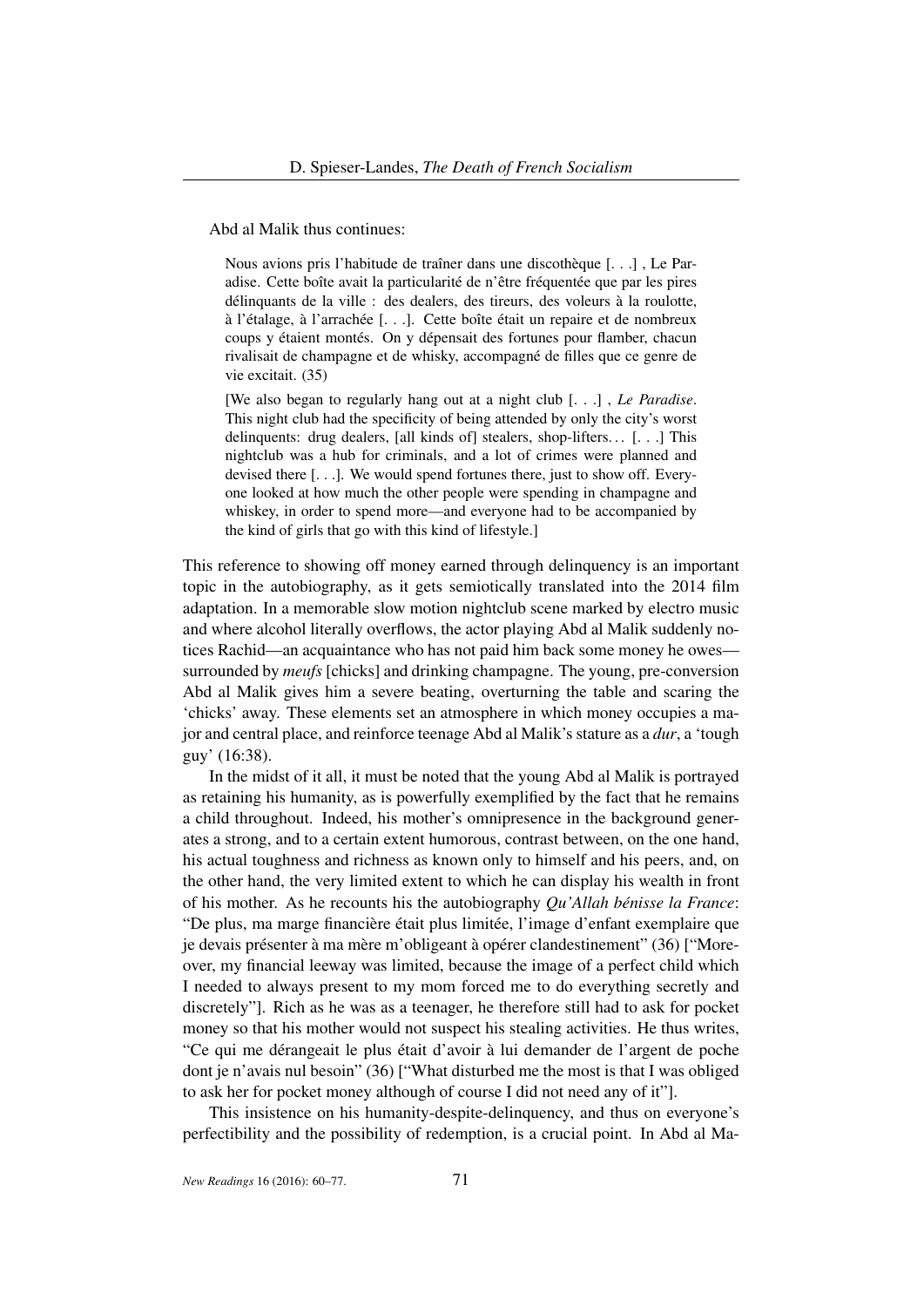lik's journey specifically, religion played a crucial role in his changing relationship towards money. In this striking itinerary, he first passed from a most superficial and blurry practice of Catholicism (cf. the already quoted "I would pray to God to help me not only make more money, but also help me not get caught by the police") to radical Islam. As we see in the film, this led him to burn the music equipment which he had bought through drug dealing money in an act of self-inflicted *auto-da-fé* (44:50). This stage of radical Islam brought, for sure, extreme clarity in terms of morality (good vs. evil) but also entailed a mental division of humanity between good people and evil people. However, this was not the end of the journey for Abd al Malik, as he then passed from radical Islam to Sufism, or 'Islam *per se*' as Abd al Malik would call it given that Islam is a religion grounded in peace. Sufism is indeed what enabled Abd al Malik to focus on *being* rather than *having*, as highlighted in the epigraph of this article. Indeed, this is what we can read in "L'Alchimiste" ["The Alchemist"], a poem in *Le Dernier Français* devoted to Sidi Hamza, the Moroccan spiritual leader who introduced him to Sufism, changing his heart as an alchemist would do, and "raising him from the dead" ("J'étais mort et tu m'as ramené à la vie", 211): "Je disais 'J'ai' ou 'Je n'ai pas' Tu m'as appris à dire 'Je suis"' (211) ["I used to say 'I have' or 'I do not have' You taught me to say 'I am"'].

If Abd al Malik, therefore, was on a journey to become a believer in *being* rather than *having*, his poetry is a call to all French people to give delinquents a chance for redemption, regardless of their ancestry. Abd al Malik's entire literary production (both poetical and autobiographical) works towards de-essentialising the immigrant (or thought of as 'immigrant'). As I have already suggested above, this makes Abd al Malik, hyperbolically, 'the last Frenchman', i.e. the last person to still believe in France's values of liberty, *equality and fraternity* (emphasis added). In other words, Abd al Malik presents himself (and all the people who, like him, uphold equality but especially fraternity, and resist far-right ideology) as the incarnation of the Republic. In the postface to *Le Dernier Français*, titled "Après l'indignation" ["After Feeling Outraged"]—a reference, again, to Stéphane Hessel's *Indignez-vous!*—, Abd al Malik reminds his readers that "à la source de l'identité française" ["at the source of French identity"] lies "le refus d'asservissement" (218) ["the refusal to be enslaved"]: "Le refus d'asservissement s'élève aujourd'hui, à nouveau, dans le contexte d'une société financiarisée, collectivement orientée vers une vie matérialiste et consumériste" (218) ["This refusal to be enslaved is being heard again, today, in the context of a financialised society, collectively oriented towards a materialist, consumerist life"]. It is this *société financiarisée* that needs to be overcome, as the author states clearly in the following passage reminiscent, in part, of Badiou: "À 'l'Ancien Régime de la société financiarisée' il faut substituer la 'Société de l'homme de foi"' (219) ["We need to substitute the 'Ancien Régime of the financialised society' with the 'Society of the man of faith"'].

The repetition of the syntagm *société financiarisée* brings me to my last point, which is that, in the end, for whoever reads carefully, Abd al Malik challenges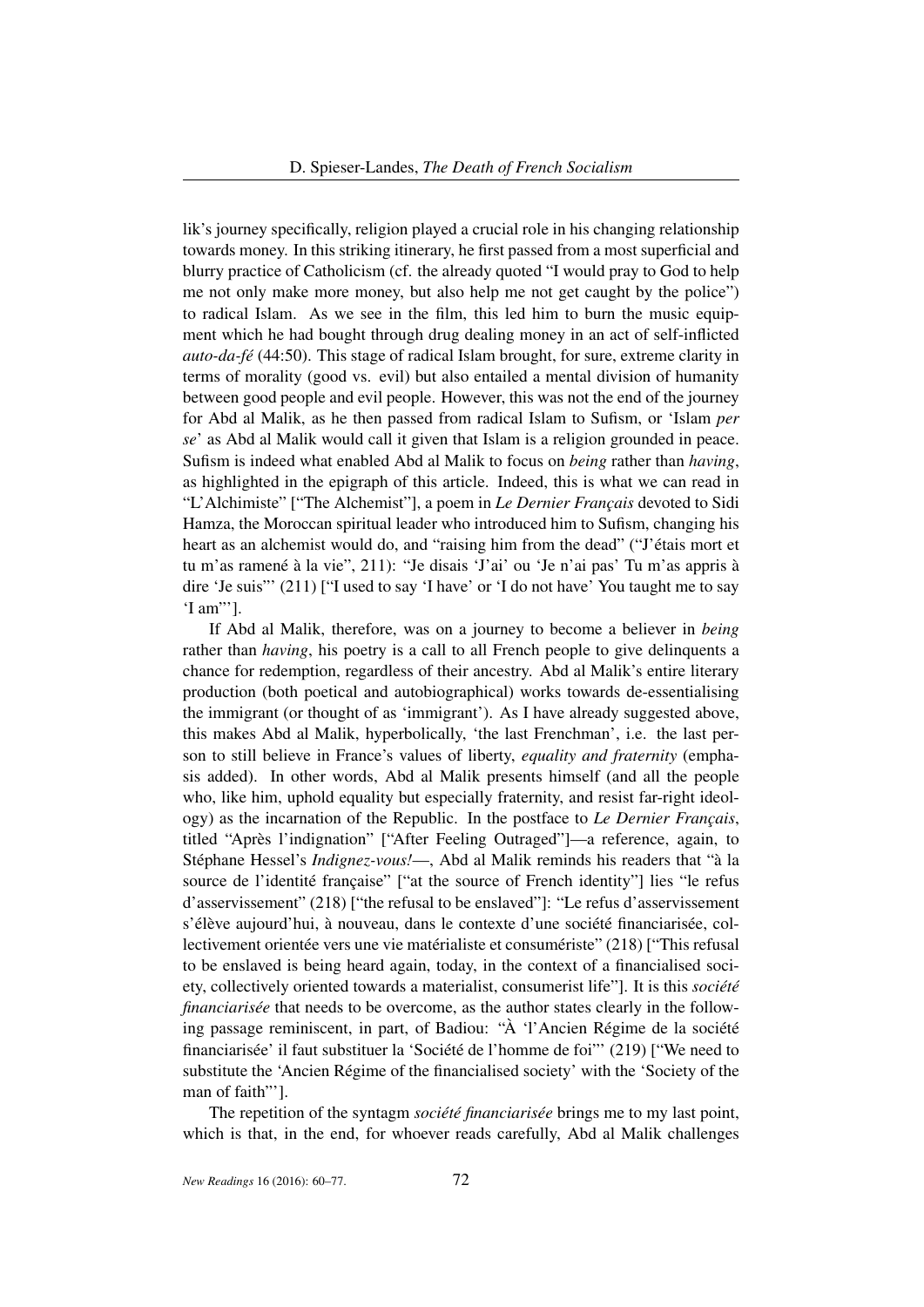'Frenchness' as much, if not more, as he claims to embody it. Specifically, I argue that what he challenges here is French conceptions of *money*. It is often asserted in "culture shock" book series that the French stereotypically have a much different relationship with money from, say, Americans. Sally Adamson Taylor, author of *Culture Shock France: A Survival Guide to Customs and Etiquette*, notes in her 2004 edition that salary in France is often taboo, and advises to never ask a French person about their job right away (153–55). In her 2007 edition, an entire chapter is devoted to "the color of money." Taylor claims that in France, money is a uniquely private thing. In fact, there is nothing comparable in France to what happens in the United States, for example, where money freely seeps into the public sphere (with benches or even individual bricks of a building being named after their donors, and the same goes for scholarships in higher education). In the United States, sponsorship is the way through which many social and artistic projects come into existence, find sustaining support, and are eventually able to work towards better integration and better representation of diverse ethnic groups in society. Historically, philanthropy has been one important way in which North America has tried—and relatively succeeded, although the effort is of course ongoing—to de-ghettoise its own ailing society.

A news segment broadcasted on the *Journal télévisé de 20h* by France 2 on 9 September 2016, took stock of this cultural difference by noting that in 2010, only 7% of the wealthiest people in France had donated money to causes. Even though this percentage jumped to 12% in 2015 according to the statistics provided, the final comment underscores that "la générosité française reste difficile à comparer à celle des Américains les plus aisés" ["French generosity still bears no comparison with the generosity of the wealthiest Americans"]. What is more, it matters to parse what this statistical increase in 'French generosity' actually represents. As reported by *Journal télévisé de 20h*, a significant motive behind these donations were the fiscal deductions granted by the current fiscal system: "Ils sont de plus en plus nombreux, et de plus en plus généreux, grâce notamment à l'exonération fiscale à hauteur de 75% de leurs dons" ["They are more and more numerous, and more and more generous, especially thanks to the fact that 75% of their giving can be deducted from taxes"]. Also, typical beneficiaries include foundations such as the Fondation de France, the Institut Pasteur, WWF France or Universities which are thus able to fund some of their research. In other words, very importantly, this is a kind of philanthropy which could be described as macro-institutional—quite different from the kind of philanthropy envisioned by Abd al Malik, which, on the contrary, is a micro-local kind of philanthropy, creating real connections between individuals across boundaries.

As I have mentioned earlier, the film *Qu'Allah bénisse la France* revolves around the idea that at a certain point in Abd al Malik's young adult life, drug dealing appeared to be the only way to raise funds to purchase the necessary music equipment for his nascent rap band. The consequences for him were intense fear and death amongst his close friends—cf. the intense scene in the film when he is so scared that he wets his pants while running away from a drug-related shooting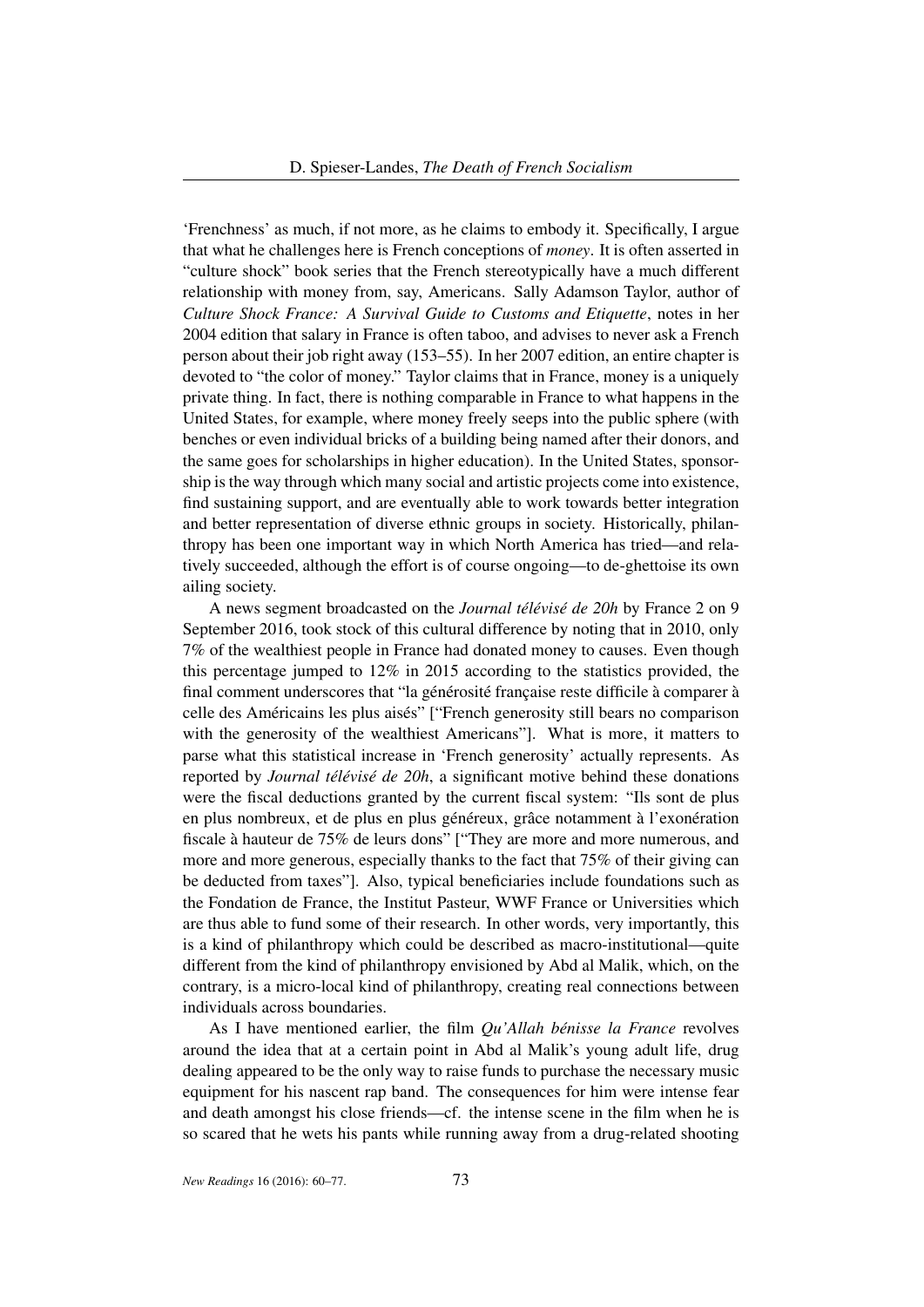(39:55), and also the dilemma scene when he receives a trash bag full of 'dirty money' (52:19) to start his first musical record. In other words, because of the lack of a genuine philanthropic culture in France, Abd al Malik, the Sufi rapper now revered for his art and for his peaceful, republican message, had to deal drugs in order to become who he is now. As the spectator watches the film, it is poignant to realise how Abd al Malik's successful career as a renowned French artist rests on a foundation made up of selling drugs and feeling utterly terrorised.

It comes as no wonder, then, that the coda of *Le Dernier Français* (i.e. the fifth and final point of "Après l'indignation"—"After Feeling Outraged") is completely devoted to the concept of French philanthropy. Significantly, the French words *philanthropie* [patronage] and *mécénat* [sponsorship] are repeated no less than twenty-one (21) times in the last seven pages of *Le Dernier Français*:

À l'économie financiarisée, prédatrice et injuste que nous connaissons doit ainsi succéder une économie philanthropique, qui aime l'homme et ambitionne de le servir. [. . .] Il faut pour cela réintroduire, renouveler la notion de mécénat. [. . .] L'État comme agent économique ne peut et ne doit plus porter, encadrer et financer l'intérêt général. Celui-ci doit devenir le souci de tous, l'apanage de la société civile [. . .] Pourtant le mécénat est à ce jour une pratique marginale en France et en Europe. Les grandes organisations financières ont aujourd'hui l'opportunité historique de remédier à cet extraordinaire rendez-vous manqué. (229–35)

[To the financialised economy that we know, predatory and unjust, must succeed a philanthropic economy that loves and ambitions to serve humanity. [. . .] To this end the notion of sponsorship must be reintroduced and renewed. [. . .] The State, as an economic agent, cannot be and should not be any more the framework, purveyor and financial care-taker of the people's general interest. The people's general interest needs to become everybody's business in society, not the government's business [. . .]. Nevertheless, to this day, sponsorship has only been a marginal phenomenon in France and in Europe. [. . .] What an extraordinary historical missed *rendez-vous*.]

I argue that this section in pamphlet form comes at the very end of the book, i.e. after the collection of poems and rap lyrics itself, because the writer wants to leave the reader with the powerful idea that young people in the *banlieue* should not be tempted to deal drugs and perhaps die for their dreams because there is 'no money around'. Certainly, it is a fact that French people pay comparatively more taxes than Americans (and are, thus, in a certain way, forced to give); it is equally correct to say that this is the way a selection of social and artistic projects in France have been historically created and helped. Nonetheless, despite higher taxes in France, Abd al Malik encourages French people to not consider that their entire 'giving for the year' has been done after paying their taxes. He wants people to engage with a second form of giving which is voluntary, and, importantly, puts people in relation with each other (which tax-based redistribution of wealth arguably does not): philanthropy. In Abd al Malik's view, philanthropy may add a powerful "*spiritual*" dimension (235, emphasis added) to the act of giving—in line with a *spiritualité*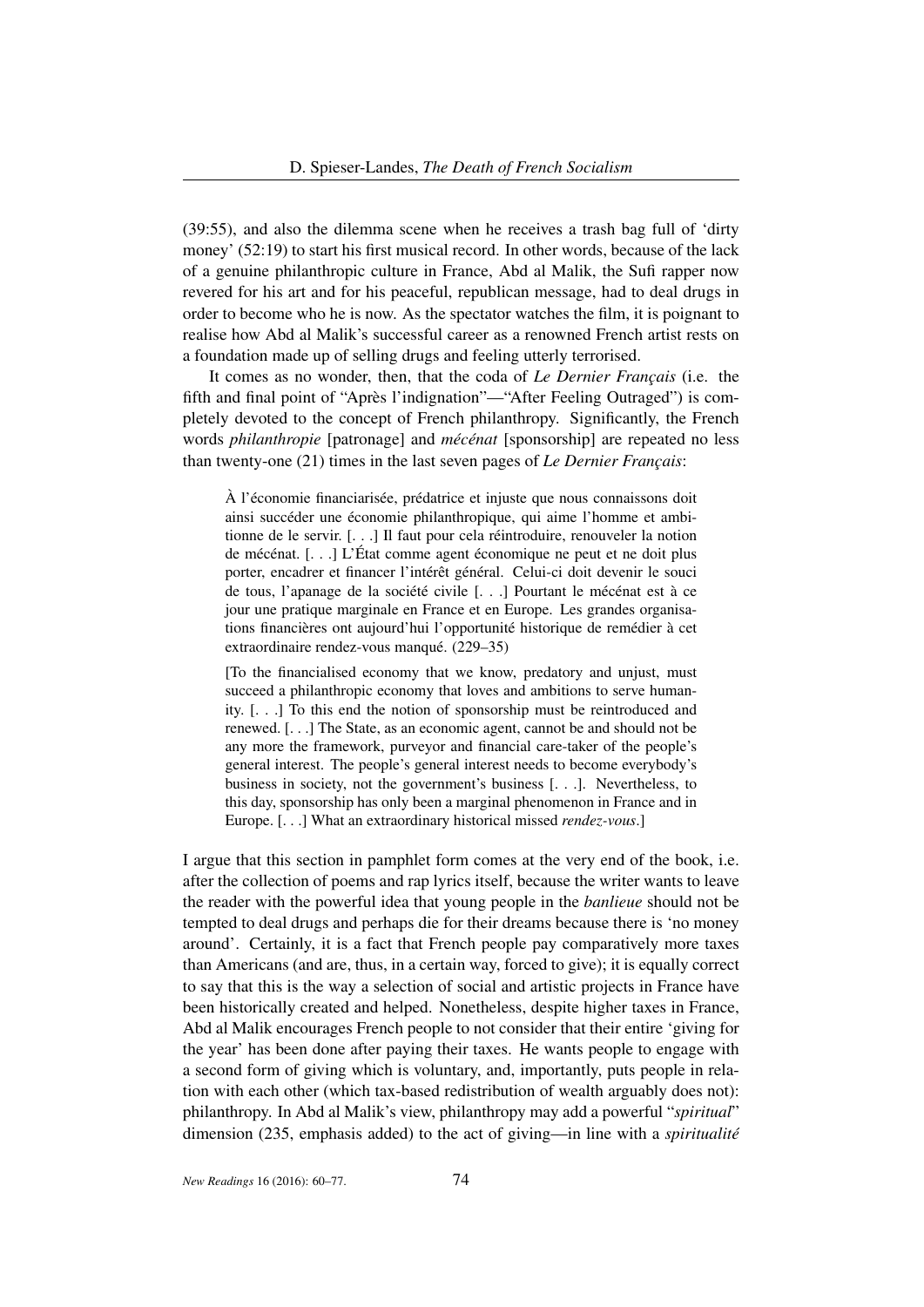*laïque* [secular spirituality] that would in effect trump current sterile French debates regarding whether French secularism is pro- or anti-"freedom of religion" in short, islamophobic.<sup>10</sup> To some extent, then, Abd al Malik is advocating the end of a certain kind of de-humanised, de-responsibilising socialism. In doing so, he is indeed calling for no less than another French Revolution: a revolution of one's rapport with money, a revolution from private to public—a sort of Americanisation of 'Frenchness', with *Americanisation* for once positively understood, benefiting all segments of French society, including especially the population of the *banlieue*. This amounts, in Abd al Malik's own words, to a "révolution culturelle [et] sociétale" (234) ["cultural and societal revolution"].

After all the successive failures of the French government's numerous *plans banlieue,* the time has come, says Abd al Malik, to not rely on politicians any more (cf. the already-quoted "[your] end is in sight"), but on the people—through philanthropy as a form of direct democracy. This is so important, according to Abd al Malik, that he puts his push for inter-ethnic French philanthropy on an equal (if not greater) footing with the push for "la croissance verte" ["green energy"] and "le développement durable" (235) ["sustainable development"], undoubtedly at the heart of the earth's survival.<sup>11</sup> Similarly, French philanthropy is for Abd al Malik what may save contemporary postcolonial France from chaos. Put differently, it is through the death of French socialism that French society may receive new life.

# Conclusion: Creating Interpersonal Relationships (Reinvigorated Sociality) through Poetry/Literature

Abd al Malik's audience is unique in that he is popular both in his native *banlieue* and in *bobos* circles (*bourgeois bohême*, i.e. left-voting upper-class). His art is thus a unique way of creating social link—connecting people just through this very fact. As we have seen, his call for French philanthropy is an ambitious one and aims at only one goal: creating social cohesion, again, across the different segments of otherwise ghettoised French society.

Additionally, some poems and rap songs in *Le Dernier Français* describe very crudely postcolonial violence such as mugging, e.g. "Prière de Rue" ["Street Prayer"], which dramatically and pathetically fuses together two variations of the victim trope: on the one hand, the topic of Muslims struggling to find appropriate places to worship and, on the other hand, that of an old lady fiercely attacked for her purse and violently hitting the pavement with her forehead—different kinds of 'bowing to the ground', i.e. 'street prayer'. *All are victims*. To some extent, Abd al Malik's writings may be characterised as a confession of, and atonement for, his

<sup>&</sup>lt;sup>10</sup>"Pour une spiritualité laïque" ["For a secular spirituality"] is Abd al Malik's subtitle for his pamphlet published one month after the Charlie Hebdo attacks, in February 2015, titled *Place de la République: Pour une spiritualité laïque*.

<sup>11</sup>Cf. "Plus encore que *la nécessaire 'croissance verte' ou que l'avènement inéluctable d'un 'développement durable', l'affirmation d'une fonction de mécène* [. . .] *doit contribuer à l'avènement d'une nouvelle économie*" (234, with an emphasis on "plus encore que": "even more than").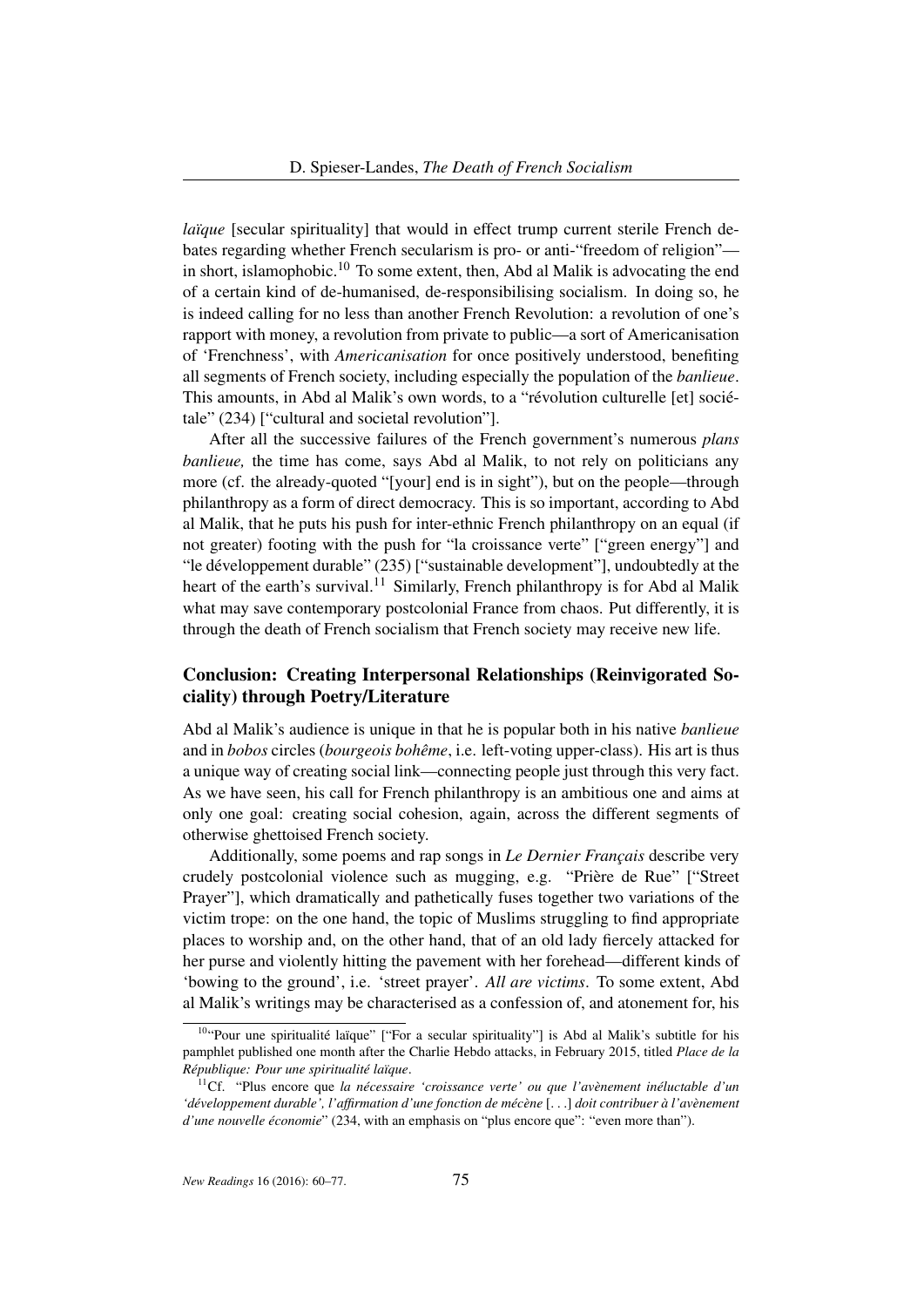past criminal actions. However, what makes this confession so complex is the fact that Abd al Malik never condones crime, but explains it in its postcolonial context (e.g. police blunders and extremely harsh living conditions in the *banlieue*). In another poem "Saigne" ["Bleed"], the same event is poetically narrated from the perspective of three different characters: the young Black person who is about to die, the policeman who is about to shoot him, and a witness who is an acquaintance of the victim. The fact that *all* points of view are made to matter through this poetical account is meant to create, once more, 'social link' and mutual understanding, even when the points of view seem to be utterly irreconcilable.

Finally, the considerable amount of literary energy which Abd al Malik puts into describing *exactly* through which processes his pockets became so 'full of money' as a teenager—such as the *exact* places where he stole money from people is, I would suggest, in itself indicative of the daring nature of his project. At a time when delinquency from the *banlieue* tends to separate people and trigger increasing far-right voting, it is as though Abd al Malik on the contrary seeks to establish contact, through literature, with his own former victims, in a perspective of true *apaisement* [healing] and reconciliation. In today's France, craving for reconciliation and healthier forms of *vivre-ensemble* [living together], all of these elements including a redefinition of French philanthropy, not in a neoliberal way, but rather as an interpersonal, hence spiritual *projet de société* [vision of society]—contribute to making Abd al Malik a crucial social figure at the junction of literature and politics, fundamentally reconfigured as non-mediated interpersonality.

### Works Cited

Abd al Malik. *Qu'Allah bénisse la France!* Paris: Albin Michel, 2004. Print.

- —. *Le Dernier Français*. Paris: Le Cherche Midi, 2012. Print.
- —. *La Guerre des banlieues n'aura pas lieu*. Paris: Le Cherche Midi, 2010. Print.
- —. *Place de la République: Pour une spiritualité laïque*. Montpellier: Indigène éditions, 2015. Print.
- —, dir. *Qu'Allah bénisse la France!* Perf. Marc Zinga and Sabrina Ouazani. Les Films du Kiosque, 2014. DVD.
- Adelson, Leslie. "Against Between: A Manifesto." *Unpacking Europe: Towards a Critical Reading*. Ed. Sarah Hassan and Iftikhar Dadi. Rotterdam: NAi, 2002. 244–55. Print.

Badiou, Alain. *Le Réveil de l'Histoire*. Paris: Lignes, 2011. Print.

- Bénabent, Juliette, and Fabienne Pascaud. "Abd al Malik: 'L'islam est méconnu, par les musulmans eux-mêmes et par les autres."' *Télérama.fr* 23 Feb. 2015: n. pag. Web. 21 Sept. 2016.
- Borredon, Laurent, and Matthieu Goar. "Nicolas Sarkozy avance ses propositions en matière de sécurité." *Le Monde* 2 Nov. 2015: n. pag. Web. 4 Jan. 2017.
- Bourderionnet, Olivier. "A 'Picture Perfect' Banlieue Artist: Abd al Malik or the Perils of a Conciliatory Rap Discourse in France." *French Cultural Studies* 22.2 (2011): 151–61. Print.